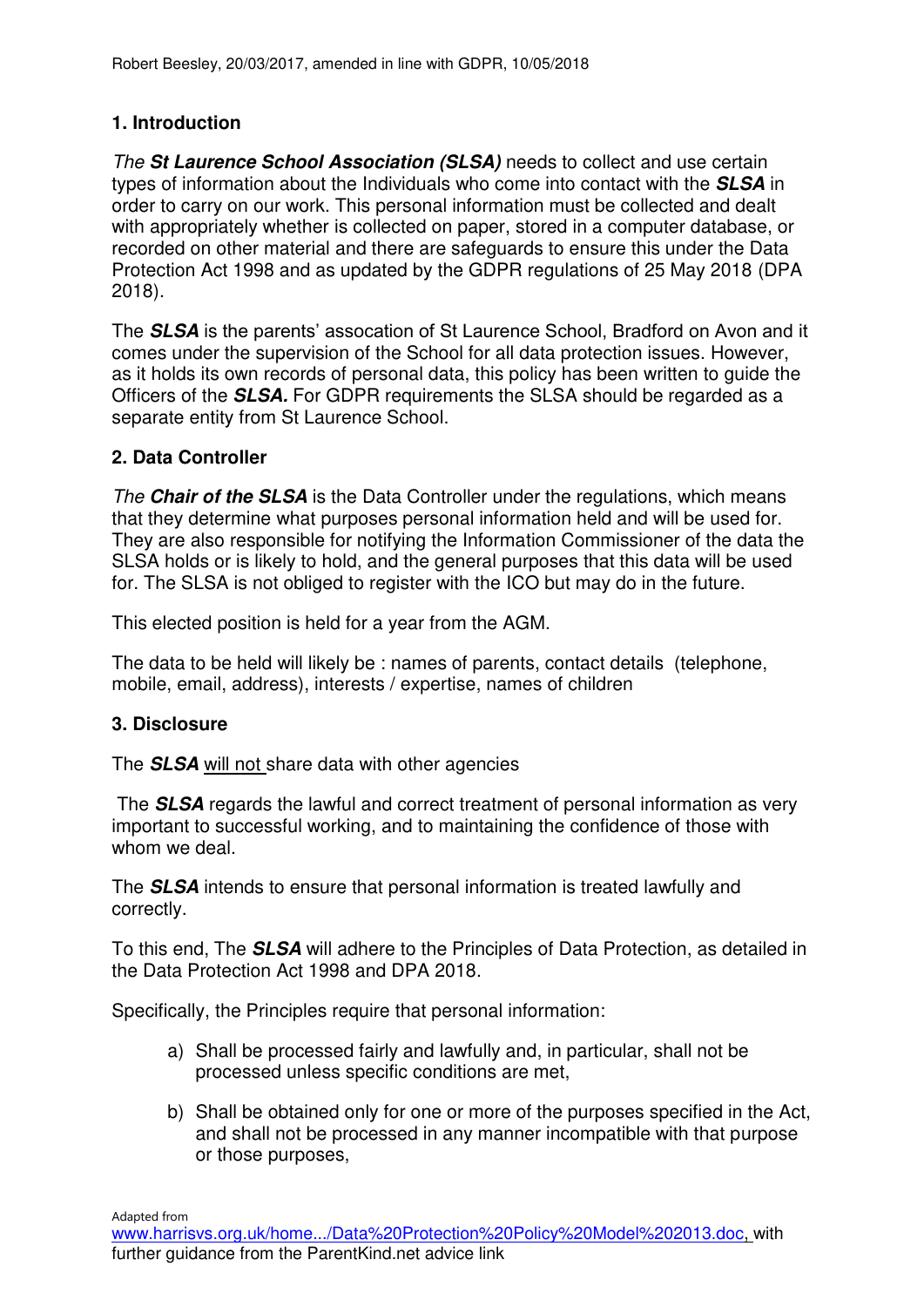- c) Shall be adequate, relevant and not excessive in relation to those purpose(s)
- d) Shall be accurate and, where necessary, kept up to date,
- e) Shall not be kept for longer than is necessary
- f) Shall be processed in accordance with the rights of data subjects under the Act,
- g) Shall be kept secure by the Data Controller who takes appropriate technical and other measures to prevent unauthorised or unlawful processing or accidental loss or destruction of, or damage to, personal information,
- h) Shall not be transferred to a country or territory outside the European Economic Area unless that country or territory ensures an adequate level of protection for the rights and freedoms of Individuals in relation to the processing of personal information.
- i) The basis on which the SLSA collects data are those of : consent and legitimate interest

The **SLSA** will, through appropriate management and strict application of criteria and controls**:**

- Observe fully conditions regarding the fair collection and use of information
- Meet its legal obligations to specify the purposes for which information is used
- Collect and process appropriate information, and only to the extent that it is needed to fulfill its operational needs or to comply with any legal requirements
- Ensure the quality of information used
- Ensure that the rights of people about whom information is held, can be fully exercised under the Act. These include:
	- $\circ$  The right to be informed that processing is being undertaken,
	- o The right of access to one's personal information
	- o The right to prevent processing in certain circumstances and
	- $\circ$  The right to correct, rectify, block or erase information which is regarded as wrong information
- Take appropriate technical and organisational security measures to safeguard personal information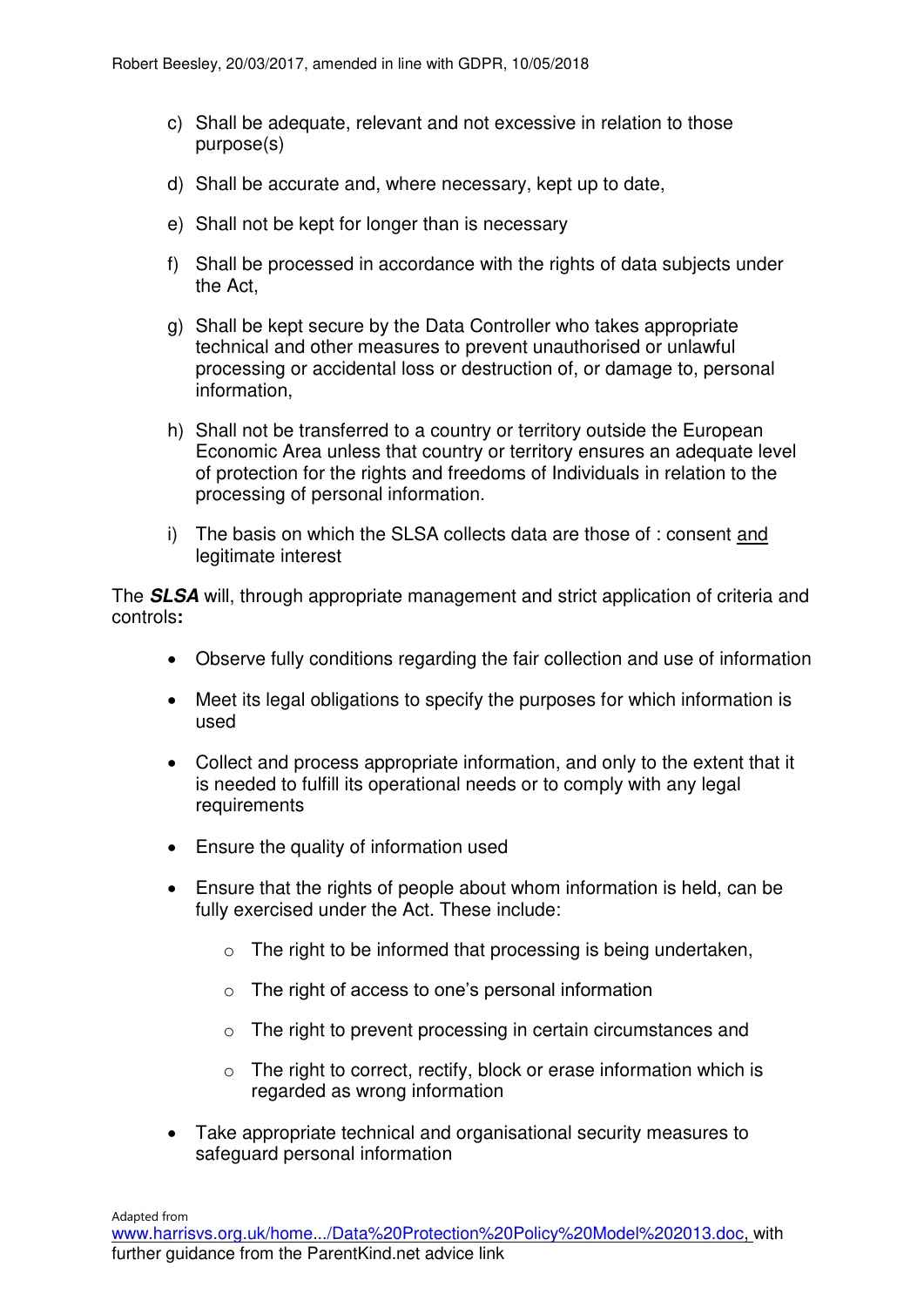- Ensure that personal information is not transferred abroad without suitable safeguards
- Treat people justly and fairly whatever their age, religion, disability, gender, sexual orientation or ethnicity when dealing with requests for information
- Set out clear procedures for responding to requests for information

## **4. Data collection**

Informed consent is when

- An Individual clearly understands why their information is needed, who it will be shared with, the possible consequences of them agreeing or refusing the proposed use of the data
- And then gives their consent.

The **SLSA** will ensure that data is collected within the boundaries defined in this policy. This applies to data that is collected in person, or by completing a form.

When collecting data, The **SLSA** will ensure that the Individual:

- a) Clearly understands why the information is needed
- b) Understands what it will be used for and what the consequences are should the Individual/Service User decide not to give consent to processing
- c) As far as reasonably possible, grants explicit consent, either written or verbal for data to be processed
- d) Is, as far as reasonably practicable, competent enough to give consent and has given so freely without any duress
- e) Has received sufficient information on why their data is needed and how it will be used

When collecting personal data, consent will be requested and assumed to be given by the ticking of a box accompanied by the statement, 'I give my consent for my personal information to be stored and processed by the SLSA in accordance with its data protection policy. I understand that I can remove my consent, ie. 'opt out', at any time'.

For online consent, the SLSA Facebook page will have a suitable statement to the effect that, by connecting / liking / linking with the SLSA via Facebook, the user gives their consent for their online contact details to be stored and for them to receive communcation from the SLSA.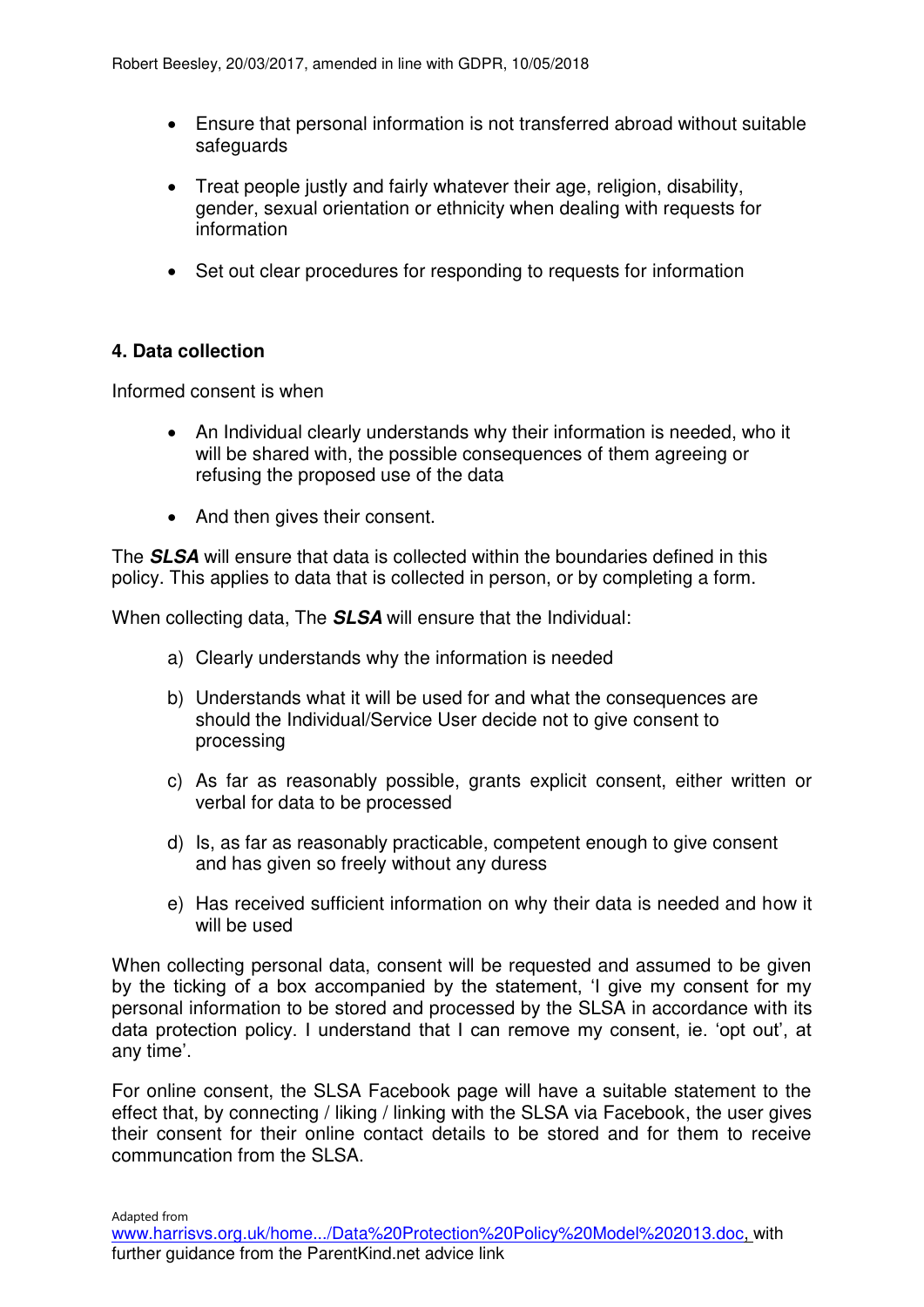## **5. Data Storage**

Information and records relating to individuals will be stored securely and will only be accessible to authorised officers of the **SLSA** and to associated volunteers for the single purpose of the task for which they have been authorised.

Information will be stored for only as long as it is needed or required statute and will be disposed of appropriately.

It is the **S***LSA's* responsibility to ensure all personal and company data is nonrecoverable from any computer system previously used within the organisation, which has been passed on/sold to a third party.

#### **6. Data access and accuracy**

All Individuals have the right to access the information the **SLSA** holds about them. The **SLSA** will also take reasonable steps ensure that this information is kept up to date by asking data subjects whether there have been any changes.

In addition**,** the **SLSA**

will ensure that:

- It has a Data Protection Officer with specific responsibility for ensuring compliance with Data Protection, this will be the Chair of the Association, unless delegated by them to another officer.
- Everyone processing personal information understands that they are contractually responsible for following good data protection practice
- Everyone processing personal information is appropriately trained to do so, it is an aspiration of the Association to have Officers appropriately trained But in the absence of formal training, an awareness of the issues surrounding data protection should be given by the Chair to each Officer and volunteer as needed
- Everyone processing personal information is appropriately supervised
- Anybody wanting to make enquiries about handling personal information knows what to do
- It deals promptly and courteously with any enquiries about handling personal information
- It describes clearly how it handles personal information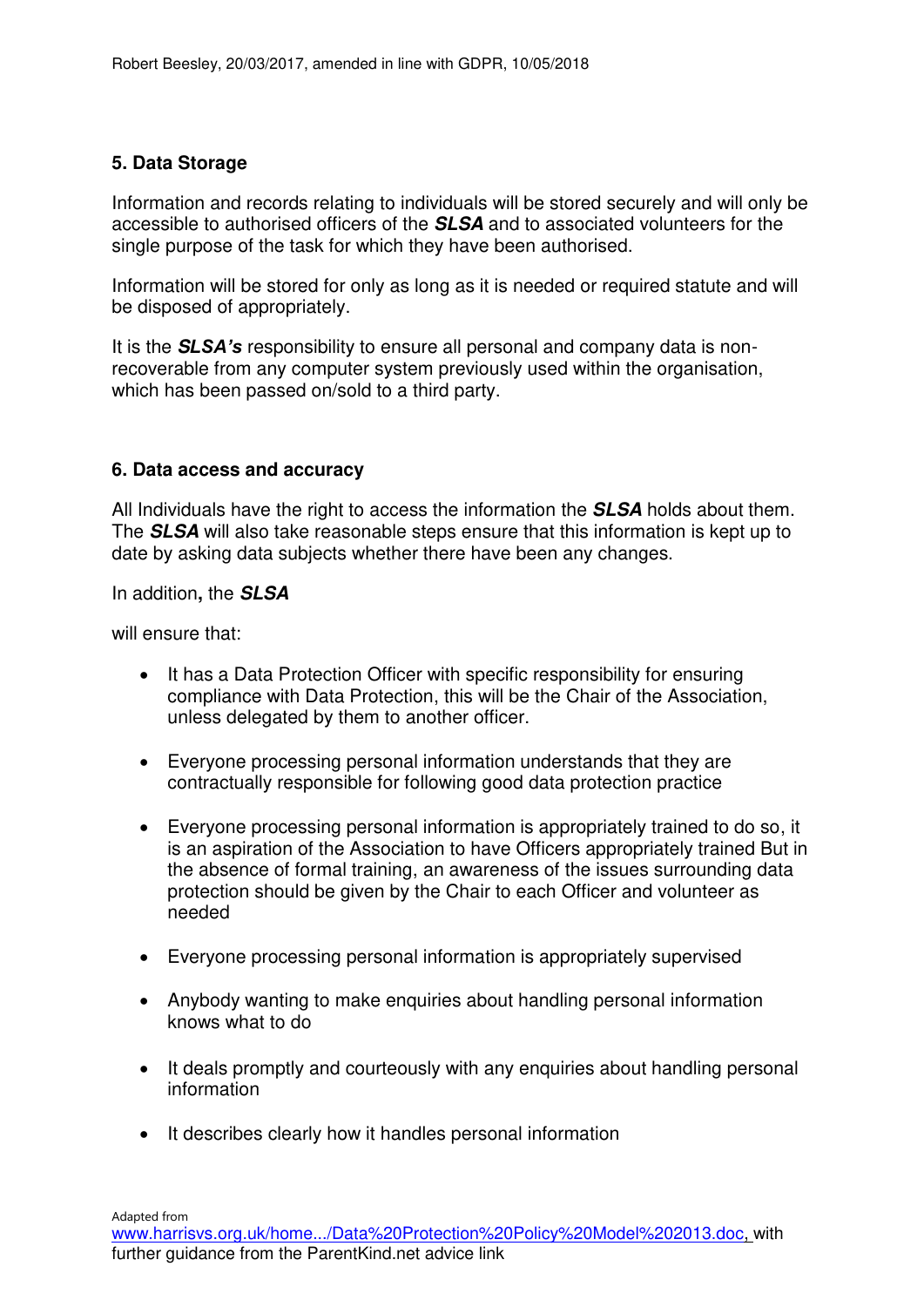- It will regularly review and audit the ways it hold, manage and use personal information, to be done at the AGM
- It regularly assesses and evaluates its methods and performance in relation to handling personal information
- All Officers and volunteers are aware that a breach of the rules and procedures identified in this policy may lead to disciplinary action being taken against them. This may be to ask them to step down from their responsibility

This policy will be updated as necessary to reflect best practice in data management, security and control and to ensure compliance with any changes or amendments made to the Data Protection Act 1998. This has been amended by the DPA 2018. And guidance has been gained via the Parentkind.net site of which we are members

In case of any queries or questions in relation to this policy please contact the The **SLSA** Data Protection Officer:

In the first instance, contact the Chair of the Association via the email address : slsa@st-laurence.com.

Signed: Robert Beesley

(paper copy signed and stored with the Constitution of the Association)

Position: Chair

Date: 10 May 2018

Review Date: the AGM of the Association